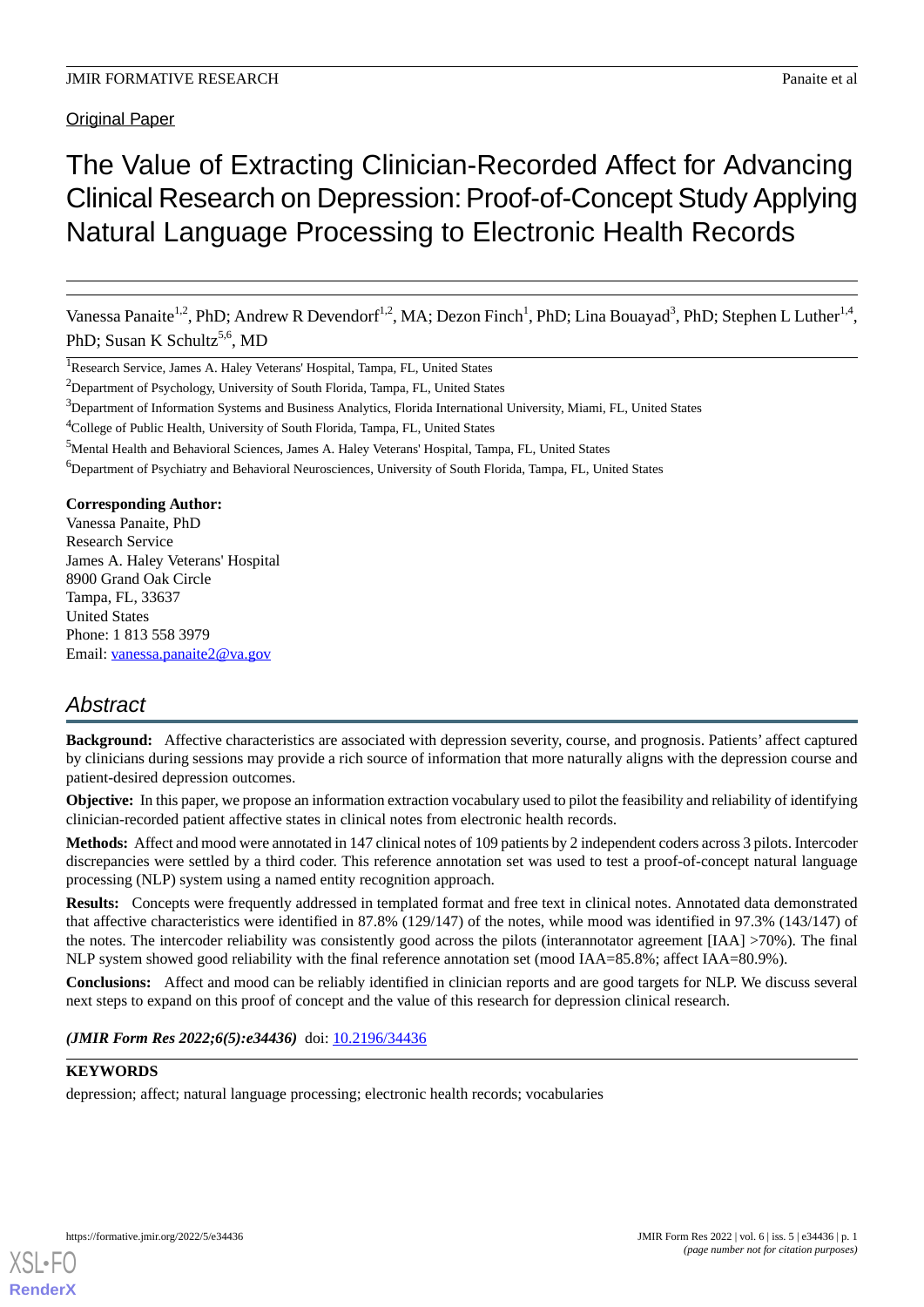### *Introduction*

### **Background**

Depression is associated with affective characteristics generally insensitive to change [[1-](#page-6-0)[3](#page-6-1)]. Evolutionary theories suggest that affective insensitivity to context or inflexibility to change is an adaptive response that helps preserve energy, a core evolutionary function of depressed mood [[3,](#page-6-1)[4](#page-6-2)]. Unfortunately, contextually insensitive affect appears to have long-term costs for mood, with persistently low reactivity to negative and positive stimuli predicting a poorer depression course with some consistency [[5\]](#page-6-3). Despite these advancements in affective science for understanding depression, these theories have yet to be integrated into clinical practice [[6\]](#page-6-4). Further, clinical practice is still in need of clinical markers that better capture patient-desired outcomes. Current practice guidelines for depression use a symptom management approach to gauge recovery [[7\]](#page-6-5); however, patients place less value on symptom reduction as an outcome and more value on achieving psychological well-being [[8\]](#page-7-0). Based on work consistently showing links between affective flexibility and psychological well-being [\[2](#page-6-6)], this paper outlines how clinician-documented affect, which is observed during mental health encounters, may assist in tracking patient-desired depression outcomes over time.

One promising avenue to test this hypothesis is to use data from sequential clinical notes stored in electronic health records (EHRs). EHRs provide temporal information regarding a patient's affective functioning. As a result, these notes can be used to map a trajectory of outcomes relevant to the depression course. EHRs include significant data from clinical interviews, clinician observations of patients' affective demeanor, which can capture affective behavior (eg, patient appears unresponsive, incongruent with the emotional content of a verbal report, or agitated), self-reported experiences, and manifestations of physiological affective activation (eg, increased breathing rate and perspiration). Given that affective dysregulation (protracted low mood or anhedonia) is a core aspect of depression, clinicians likely capture relevant affective information in clinical notes and mental health assessment templates, although this is an empirical question that we will revisit in this paper. This information that is already being recorded, through systematic extraction and evaluation, could aid in the development of a measure that incrementally improves how we assess depression, which can ultimately improve clinical practice.

Using data available in the EHR to improve how we capture the depression course and depression outcomes offers mental health care providers a creative solution for bridging clinical science with practice. One way to make use of the EHR and provide a unique opportunity for efficient large-scale investigation is through the development of analytics tools, such as natural language processing (NLP; a method to extract meaningful data from clinical notes) and machine learning (a process to make sense of the data extracted through predictive analyses), both of which can assist with clinical decision-making and make an endeavor, such as the one we are proposing, feasible.

### **NLP as a Tool for Understanding Depression**

NLP research focuses on developing computational models for understanding natural language [[9\]](#page-7-1). NLP, in its many forms, is used to perform information extraction, which is the extraction of predefined information from texts such as clinical notes [\[10\]](#page-7-2). Using tools built around ontologies (controlled vocabularies), like SNOMED-CT (Systematized Nomenclature of Medicine-Clinical Terms) [[11\]](#page-7-3), NLP has enabled researchers to automate the capture of information in clinical narratives [[10\]](#page-7-2). This data mining of EHRs can be useful for detecting patterns in patient care, such as choice of treatments, adherence, and changes in functioning and well-being over time [\[12](#page-7-4)], which can predict patient treatment habits and their symptom outcomes [[13\]](#page-7-5), as well as patient outcomes [[14\]](#page-7-6).

The application of analytics tools (eg, NLP) has enabled accurate and efficient determination of longitudinal outcomes. For example, a study by Perlis et al [[15\]](#page-7-7) applied NLP using notes from 127,504 patients with a billing diagnosis of major depressive disorder. The NLP classification was developed by a panel of expert clinical psychiatrists who reviewed 5198 patient narrative records to define a classification including 34 terms from the clinical annotations that could distinguish patients who were no longer depressed from those who had treatment-resistant depression. The study found that the NLP models were superior to those relying on billing data alone in classifying a patient's current mood and longitudinal outcome.

Given that information extraction is based on the extraction of predefined information, the first step in developing a new NLP system is defining the constructs of interest. Specifically, we are interested in what constructs may be relevant to the depression course and outcomes. Currently, the gold standard in clinical practice is monitoring of depression symptom severity. However, this does not adequately capture patient-desired outcomes [[8\]](#page-7-0). Given that depression is conceptualized as an affective disorder based on its 2 core symptoms of protracted negative affect and anhedonia [\[16](#page-7-8)], we focused on affective functioning in this study. We expect that affect information would be prevalent in mental health care notes because most major types of therapies for depression tackle some aspect of affective functioning, given that depression is an affective disorder.

### **Using Affective Theories of Depression and Empirical Evidence to Guide NLP Development**

In this study, we drew from depression and affective theory and research to predefine our main constructs, affect and its characteristics. First, it is important to define the distinctions between emotions and affect. Emotions are immediate and often quick responses to stimuli and environmental changes or events, while affect may be a more diffuse response over the course of minutes and even an hour. Relative to emotions and affect, moods are generally thought to be longer, slower moving, and less tied to specific objects or elicitors [[17\]](#page-7-9). In our analyses, we define affect as encompassing fleeting emotions and states that may be captured during a therapeutic session or clinic visit, while moods are defined as capturing long-lasting affective states that may last days or weeks.

 $XS$ -FO **[RenderX](http://www.renderx.com/)**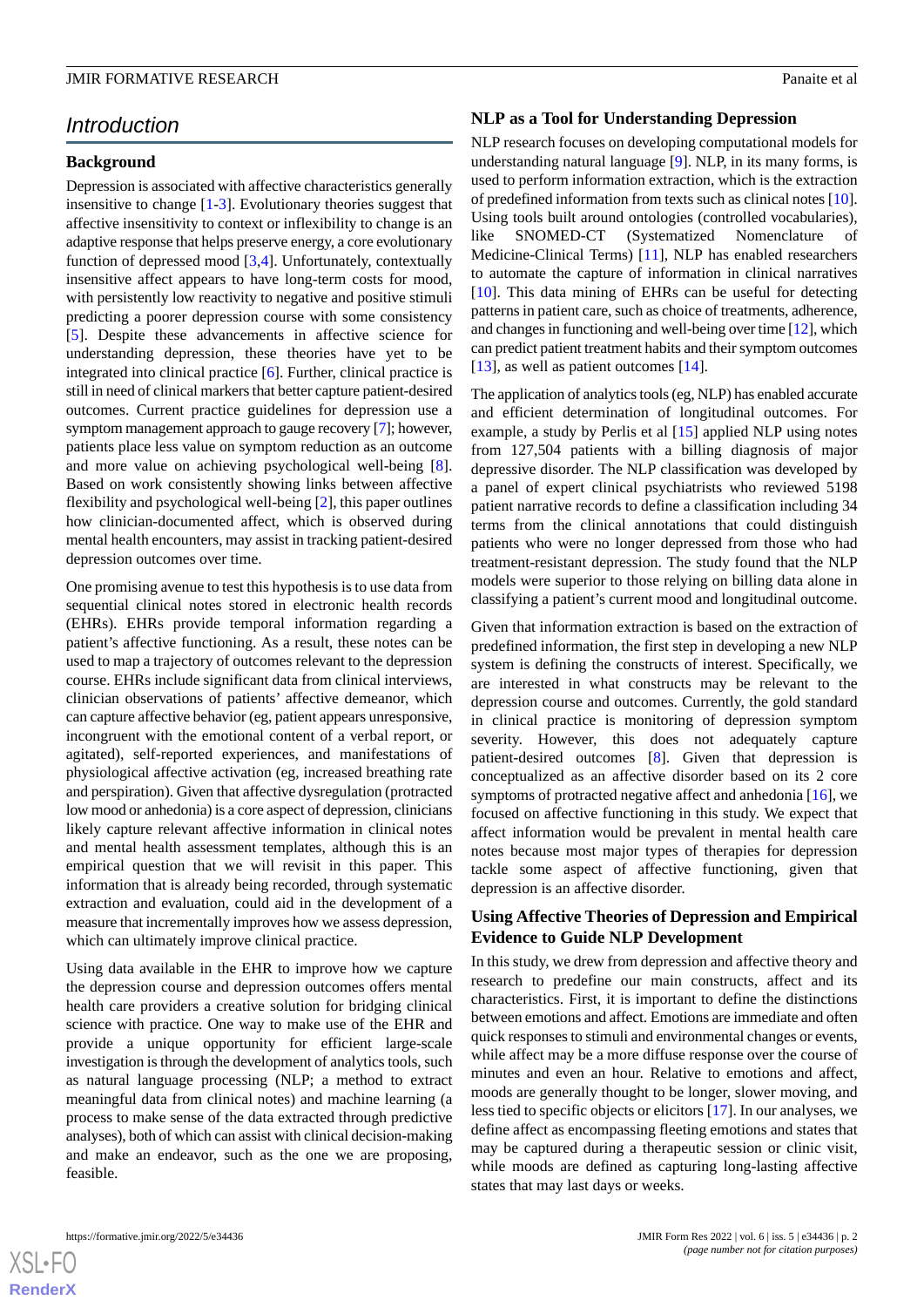The next key step in developing an NLP tool is understanding how depression may impact affective characteristics. This will help generate a set of adjectives that are expected to be seen in notes when affect is described. For example, anecdotally, people struggling with depression complain that their emotional world is undifferentiated, flat, dull, and empty [\[18](#page-7-10)], and behavioral observations from inpatient settings document that depression can diminish motivated activity to the point of immobility, even catatonia in severe cases [[19\]](#page-7-11), while others have characterized depression as a syndrome marked by inflexibility and stereotypy in cognition, behavior, and physiology [\[20](#page-7-12)]. Results from a meta-analysis of 19 laboratory studies on currently depressed individuals revealed a pattern that was termed "emotion context insensitivity" [[21,](#page-7-13)[22](#page-7-14)], in which major depressive disorder was characterized by reduced emotional reactivity to both positively and negatively valenced stimuli, with the reduction larger for positive stimuli (d=−0.53) than for negative stimuli (d=−0.25). Importantly, the meta-analysis revealed similar depression-related differences in emotional reactivity across the following 3 major emotion-response systems: self-reported experience, expressive behavior, and peripheral physiology, reinforcing our current interest in capturing clinician-reported patient affect during clinical sessions. In clinical depression, emotions and affect are often incongruent with mood, in that depressed mood seems to facilitate flat, context insensitive affect, rather than particularly sad emotions [\[21](#page-7-13)], a disconnect which seems to strengthen as depression becomes more severe [[23\]](#page-7-15).

### **Our Study**

While the Veterans Affairs (VA) EHR contains information about patient clinical and functional characteristics at the time of a visit, much of it is stored in text notes and is not easily extracted or summarized and readily available to clinicians. Thus, NLP could provide a useful solution to making this information accessible and useable. To facilitate the development of an NLP tool that could be applied to affect information in mental health clinical notes, we conducted a series of 3 pilot studies with the following goals: (1) to identify the major constructs associated with depression as indicated by theory and empirical findings to date; (2) to determine if the targeted constructs can be reliably found in the EHR; and (3) to test the feasibility and reliability of an initial NLP system.

### *Methods*

### **Requesting and Extracting Data**

### *Ethics Statement*

The Institutional Review Boards at the Department of VA Research and Development (VA R&D) and the University of South Florida approved this study protocol (approval number: IRBPro00029453) and granted waivers of individual consent based on the absence of individually identifying data. The Department of VA provided a waiver of Health Insurance

Portability and Accountability Act authorization for research conducted in this study.

### *Data Source and Cohort Selection*

The sample for this pilot was extracted from a larger study. We obtained data from the VA Corporate Data Warehouse (CDW), an administrative data source that contains electronic medical records of all Veteran patients who receive care through the VA. The patient cohort included Operation Enduring Freedom/Operation Iraqi Freedom Veteran patients aged 18 to 66 years at the time of their initial elevated Patient Health Questionnaire-9 (PHQ-9) score  $(\geq 10)$  indicative of probable depression, which was recorded anytime during fiscal years 2006 to 2016. During data extraction, we excluded patients who were diagnosed with bipolar disorder, personality disorders, psychotic disorders, and pervasive developmental disorders (to be consistent with the National Committee on Quality Assurance measure of quality of care, the Healthcare Effectiveness Data and Information Set), as well as substance abuse and dependence. The rationale for the exclusion criteria is the divergent treatment practices in the presence of these disorders relative to unipolar depression treatment in the absence of these conditions.

### *Measures*

### **Structured Medical Record Data**

Patient (N=109) demographic data extracted from the CDW included age, gender, race, and Hispanic ethnicity. Depressive disorder diagnoses and comorbid posttraumatic stress disorder (PTSD), other anxiety disorders, and adjustment disorders were all captured through ICD-9 (International Classification of Diseases, Ninth Revision) codes. PHQ-9 scores obtained during health care visits at the VA were extracted. Finally, we extracted mental health services data associated with a depressive disorder diagnosis, including note and provider type.

#### **Unstructured Medical Record Data**

Mental health clinical notes (N=147) were randomly selected for our sample of VA (N=109). Two annotators (including ARD) were trained, and they independently annotated each document using Extensible Human Oracle Suite of Tools (eHOST) annotation software developed as part of the VA Consortium for Healthcare Informatics Research project [[24\]](#page-7-16). Notes were grouped into 3 sets so that spot checks could be performed on agreement scores to ensure consistency. An iterative process leading to an agreement of at least 0.70 was used.

### **Annotation Guidelines**

To support the completion of the annotation process, we developed annotation guidelines and a schema based on depression and affective theories and the literature. The annotation guidelines were developed like those traditionally used for chart review but included more explicit detail about the specific text strings that should be coded ([Table 1](#page-3-0)).

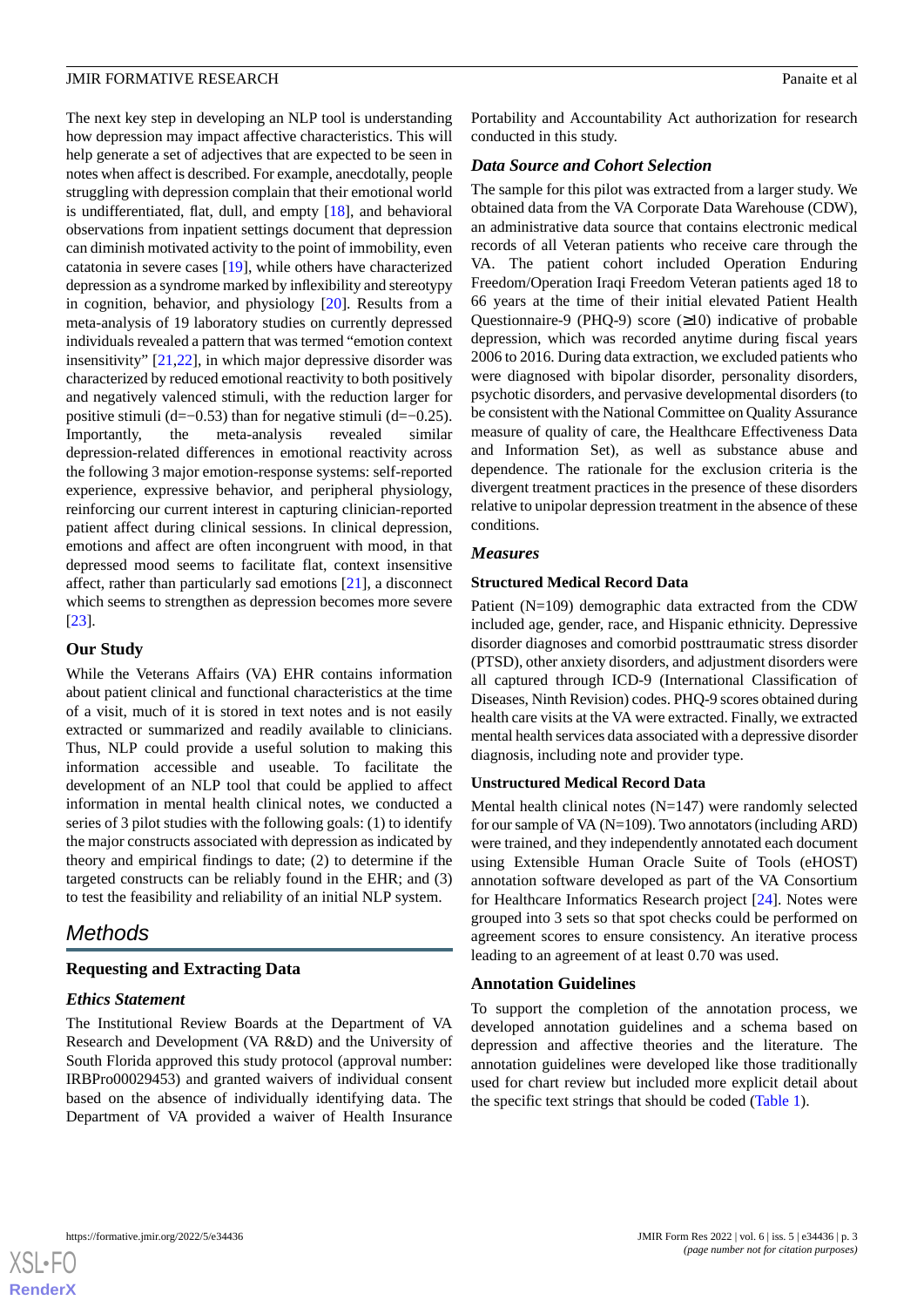<span id="page-3-0"></span>**Table 1.** Affect characteristics as identified in clinical notes.

| Construct                | Affect                                                                                                                                                                                                                                                                                                                                                                                                                                                                                                                                                                                                                                                                                                                                                                                                                                                                                                                                                                                                                                                                                                                                         | Mood                                                                                                                                                                                                                                                                                                                                                                                                                                                                                                                                                                                                                                                                                                                                                                                                                                                                                                                                                                                                                                                                                                                 |  |  |  |  |  |
|--------------------------|------------------------------------------------------------------------------------------------------------------------------------------------------------------------------------------------------------------------------------------------------------------------------------------------------------------------------------------------------------------------------------------------------------------------------------------------------------------------------------------------------------------------------------------------------------------------------------------------------------------------------------------------------------------------------------------------------------------------------------------------------------------------------------------------------------------------------------------------------------------------------------------------------------------------------------------------------------------------------------------------------------------------------------------------------------------------------------------------------------------------------------------------|----------------------------------------------------------------------------------------------------------------------------------------------------------------------------------------------------------------------------------------------------------------------------------------------------------------------------------------------------------------------------------------------------------------------------------------------------------------------------------------------------------------------------------------------------------------------------------------------------------------------------------------------------------------------------------------------------------------------------------------------------------------------------------------------------------------------------------------------------------------------------------------------------------------------------------------------------------------------------------------------------------------------------------------------------------------------------------------------------------------------|--|--|--|--|--|
| Theory                   | Emotion context insensitivity $[21]$ ; evolutionary theory $[4]$                                                                                                                                                                                                                                                                                                                                                                                                                                                                                                                                                                                                                                                                                                                                                                                                                                                                                                                                                                                                                                                                               | Emotion context insensitivity [21]; evolutionary theory [4]                                                                                                                                                                                                                                                                                                                                                                                                                                                                                                                                                                                                                                                                                                                                                                                                                                                                                                                                                                                                                                                          |  |  |  |  |  |
| Definition               | A superordinate category for all valenced states [25].                                                                                                                                                                                                                                                                                                                                                                                                                                                                                                                                                                                                                                                                                                                                                                                                                                                                                                                                                                                                                                                                                         | Mood is a diffuse construct encompassing emotional experi-<br>ences (defined by behavioral, psychological, physiological,<br>and cognitive aspects) over the course of days/weeks.<br>It is often not context specific like affect, and it can be impact-<br>ed by pervasive affect and vice versa.                                                                                                                                                                                                                                                                                                                                                                                                                                                                                                                                                                                                                                                                                                                                                                                                                  |  |  |  |  |  |
|                          | Often used interchangeably with affect is emotion, a subtype<br>of affect, which refers to coordinated responses that occur                                                                                                                                                                                                                                                                                                                                                                                                                                                                                                                                                                                                                                                                                                                                                                                                                                                                                                                                                                                                                    |                                                                                                                                                                                                                                                                                                                                                                                                                                                                                                                                                                                                                                                                                                                                                                                                                                                                                                                                                                                                                                                                                                                      |  |  |  |  |  |
|                          | when an organism encounters meaningful stimuli. Can be in-<br>dexed by cognitive, experiential, central and peripheral phys-<br>iological responses, and overt behavior.                                                                                                                                                                                                                                                                                                                                                                                                                                                                                                                                                                                                                                                                                                                                                                                                                                                                                                                                                                       |                                                                                                                                                                                                                                                                                                                                                                                                                                                                                                                                                                                                                                                                                                                                                                                                                                                                                                                                                                                                                                                                                                                      |  |  |  |  |  |
| Characteristics          | Descriptive:                                                                                                                                                                                                                                                                                                                                                                                                                                                                                                                                                                                                                                                                                                                                                                                                                                                                                                                                                                                                                                                                                                                                   | Descriptive:                                                                                                                                                                                                                                                                                                                                                                                                                                                                                                                                                                                                                                                                                                                                                                                                                                                                                                                                                                                                                                                                                                         |  |  |  |  |  |
|                          | Blunted, broad, flat, restricted, constricted, less constricted,                                                                                                                                                                                                                                                                                                                                                                                                                                                                                                                                                                                                                                                                                                                                                                                                                                                                                                                                                                                                                                                                               | Depressed/low, dysphoric, anxious, irritable, euphoric, angry                                                                                                                                                                                                                                                                                                                                                                                                                                                                                                                                                                                                                                                                                                                                                                                                                                                                                                                                                                                                                                                        |  |  |  |  |  |
|                          | mood/topic congruent, appropriate to thought/speech content,<br>inappropriate to content, wide ranging, reactive, euthymic,<br>dysthymic, intensity, neither increased nor decreased, irritable,<br>nervous, anxious, sad, angry, tense, labile, within normal<br>limits                                                                                                                                                                                                                                                                                                                                                                                                                                                                                                                                                                                                                                                                                                                                                                                                                                                                       | Timeline of emotional experiences: mood is defined by a<br>timeline that expands beyond the session.                                                                                                                                                                                                                                                                                                                                                                                                                                                                                                                                                                                                                                                                                                                                                                                                                                                                                                                                                                                                                 |  |  |  |  |  |
|                          | Behavioral:                                                                                                                                                                                                                                                                                                                                                                                                                                                                                                                                                                                                                                                                                                                                                                                                                                                                                                                                                                                                                                                                                                                                    |                                                                                                                                                                                                                                                                                                                                                                                                                                                                                                                                                                                                                                                                                                                                                                                                                                                                                                                                                                                                                                                                                                                      |  |  |  |  |  |
|                          | Crying, laughing, smiling                                                                                                                                                                                                                                                                                                                                                                                                                                                                                                                                                                                                                                                                                                                                                                                                                                                                                                                                                                                                                                                                                                                      |                                                                                                                                                                                                                                                                                                                                                                                                                                                                                                                                                                                                                                                                                                                                                                                                                                                                                                                                                                                                                                                                                                                      |  |  |  |  |  |
|                          | Physiological:                                                                                                                                                                                                                                                                                                                                                                                                                                                                                                                                                                                                                                                                                                                                                                                                                                                                                                                                                                                                                                                                                                                                 |                                                                                                                                                                                                                                                                                                                                                                                                                                                                                                                                                                                                                                                                                                                                                                                                                                                                                                                                                                                                                                                                                                                      |  |  |  |  |  |
|                          | Sweating, rapid respiration                                                                                                                                                                                                                                                                                                                                                                                                                                                                                                                                                                                                                                                                                                                                                                                                                                                                                                                                                                                                                                                                                                                    |                                                                                                                                                                                                                                                                                                                                                                                                                                                                                                                                                                                                                                                                                                                                                                                                                                                                                                                                                                                                                                                                                                                      |  |  |  |  |  |
|                          | Timeline of emotional experiences: affect is defined by being<br>observed or expressed during the session.                                                                                                                                                                                                                                                                                                                                                                                                                                                                                                                                                                                                                                                                                                                                                                                                                                                                                                                                                                                                                                     |                                                                                                                                                                                                                                                                                                                                                                                                                                                                                                                                                                                                                                                                                                                                                                                                                                                                                                                                                                                                                                                                                                                      |  |  |  |  |  |
| Examples (from<br>notes) | "patient appeared sad even when talking about his daughter's<br>accomplishments," "patient teared up when remembering his<br>lost mother," "affect is constricted and at times tearful," "affect<br>is reserved, but reactive," "affect is tightly controlled, comes<br>across as somewhat blunted," "affect: tearful at times when<br>appropriate," "affective expression was serious and melan-<br>cholic," "appears sad," "broader range of affect than yester-<br>day," "congruent, less flat," "consistent with mood and topics<br>discussed," "crying easily," "difficulty controlling his temper,"<br>"easily tearful," "easily emotional," "easily aggravated,"<br>"episodically tearful during the session today," "expressed<br>frustration and anger multiple times during the assessment,"<br>"feeling emotionally distant," "his affect seems to be brighter,"<br>"no acute distress noted," "no emotional response," "non-labile<br>throughout the session," "not tearful during the session today,"<br>"patient smiles appropriately," "poor frustration tolerance,"<br>and "was also able to smile on occasion as appropriate" | "anger/irritable moods," "anhedonia," "patient reports anxious<br>mood that varies from daily to weekly," "anxious, sometimes<br>depressed," "become anxious in crowds," "decreased interest,"<br>"devoid of feeling," "down moods," "emotional numbing,"<br>"dysphoric/dysthymic," "emotionally flattening," "fluctuations<br>in mood," "feeling unhappy," "has mood swings (irritable,<br>anxious, depressed)," "he frequently becomes frustrated," "he<br>has been in a foul mood," "I am not depressed, I am just an-<br>gry," "improved mood," "inability to express positive emo-<br>tions," "increased anxiety over the past few weeks," "lack of<br>interest in activities," "lack of pleasure," "lacks sexual inter-<br>est," "less mood instability," "little interest or pleasure in doing<br>things," "mood described as $ok$ ," "mood has remained some-<br>what depressed," "mood is described as <i>better</i> ," "mood was<br>neutral," "not as depressed as he says he feels," "moody,"<br>"my mood is ok and I am not depressed as much now," "no<br>mood lability," and "sustained low/down mood" |  |  |  |  |  |

### *Affect*

Affect is a class that can encompass emotional responses to immediate stimuli and therefore is context dependent. Affect can capture immediate responses as well as responses over the course of minutes to an hour. Affective experience is often multi-component involving behavioral, psychological, physiological, cognitive aspects. This class captures the clinicians' observations of the patients' affect (which can be a summation of observations of portrayed emotional behaviors, such as crying and laughing; outward expression of physiological symptoms, such as sweating and rapid respiration; and verbalized cognitions and experiences related to affect, such as expressed distress and worry).

### *Mood*

[XSL](http://www.w3.org/Style/XSL)•FO **[RenderX](http://www.renderx.com/)**

Mood is a diffuse construct encompassing emotional experiences (defined by behavioral, psychological, physiological, and cognitive aspects) over the course of days and weeks. It is often not context specific like affect, and it can be impacted by

pervasive affect and vice versa. This class captures patients' self-report or clinicians' observations.

### **NLP Procedure**

As a proof of concept, we conducted a pilot of a simple NLP system using a named entity recognition approach on 147 documents using the final annotations as a reference set. The NLP system, implemented in the Python programming language, first parsed the note for sentences and then checked each sentence for occurrences of the terms or phrases identified as "mood" or "affect" in the text. After the initial NLP extraction, each occurrence was recorded in a data set and compared to the annotated reference set. An error analysis was performed by the clinical psychologist. If an instance found by NLP was not originally in the reference set, but was deemed valid, it was added to the reference set and was counted as a true positive. If it was not a valid instance, it remained a false positive.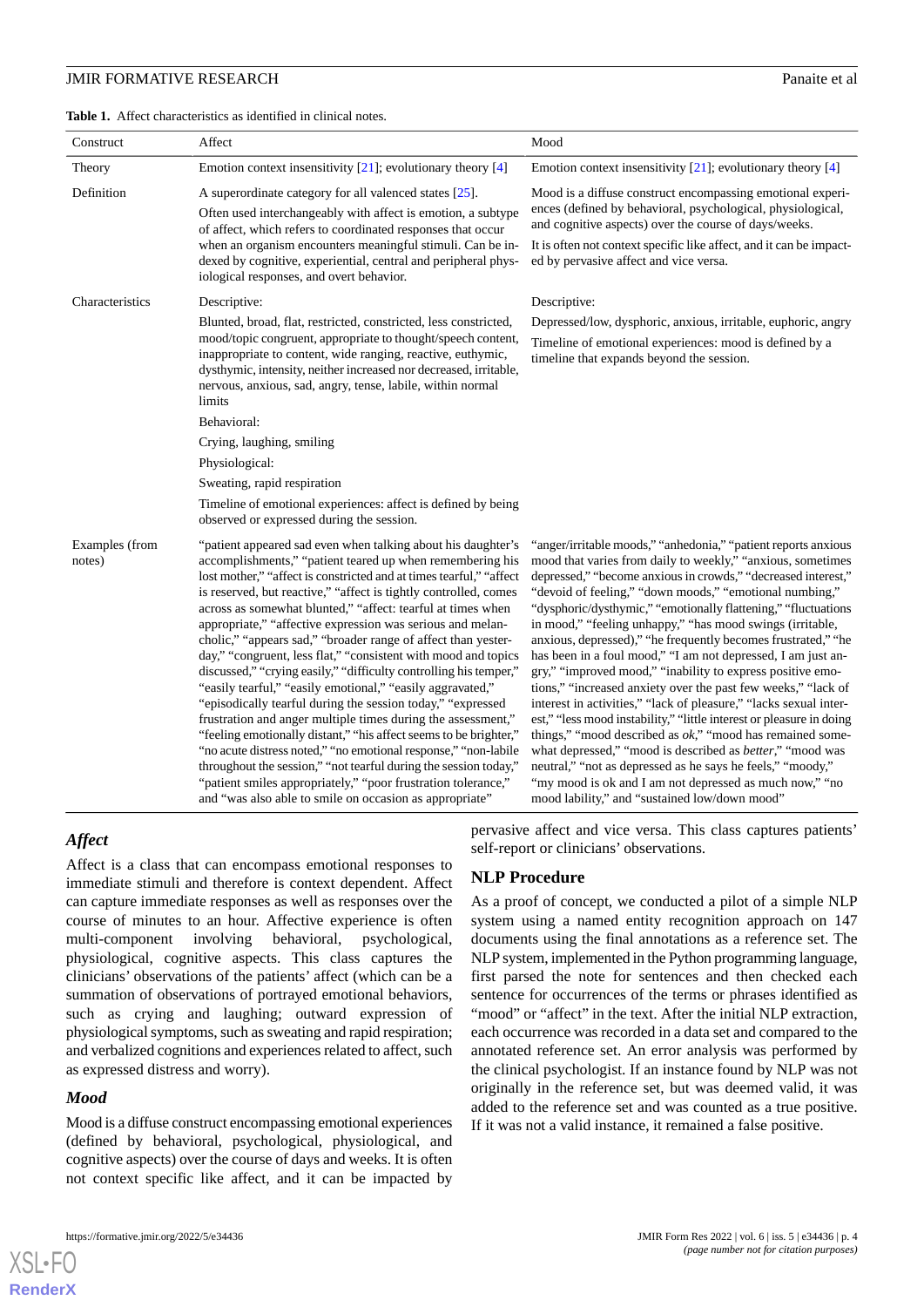### *Results*

### **Structured Medical Record Data**

### *Note Characteristics*

83 (56.5%) by psychiatry mental health providers. The large majority of the notes (119/147, 81.0%) were generated by clinical providers conducting outpatient visits in a VA mental health clinic (ie, specialty clinic), and only 28 (19%) notes were generated in a primary care outpatient setting with an integrated mental health provider. The types of notes are presented in [Table](#page-4-0) [2.](#page-4-0)

<span id="page-4-0"></span>**Table 2.** Types of clinical notes where affect and mood were documented.

Out of 147 notes, 64 (43.5%) were written by psychology and

| Type of note                     | Value ( $N=147$ ), n (%) |  |  |
|----------------------------------|--------------------------|--|--|
| Mental health consult            | 16(10.9)                 |  |  |
| Mental health note               | 38(25.9)                 |  |  |
| Mental health outpatient note    | 5(3.4)                   |  |  |
| Psychiatry medication management | 33(22.4)                 |  |  |
| Psychiatry note                  | 27(18.4)                 |  |  |
| Psychology note                  | 11(7.5)                  |  |  |
| Other types                      | 17(11.6)                 |  |  |

### *Patient Characteristics*

The notes included in this pilot were extracted from 109 patients. Patients were on average 40.7 years old (SD 8.2 years; range 27-66 years). Moreover, 100 (91.7%) were male and 57 (52.3%) were married. Clinically, all patients had probable depression (PHQ-9  $\geq$ 10). Mean depression severity was 16.1, which is indicative of moderately severe depression (SD 4.1; range 10-25). Diagnostic information suggested that 100 (91.7%) patients had received a depression diagnosis in their charts, 97 (89.0%) had a PTSD diagnosis, and 46 (42.2%) had another anxiety or an adjustment disorder diagnosis.

### **Unstructured Medical Record Data**

### *Annotation Findings*

As noted in [Table 3,](#page-4-1) coding reliability was consistently good across our 3 pilots (range of *F* measure 70%-80%). The language processing data demonstrated that affect characteristics were identified in 123 (83.7%) notes, while mood characteristics were identified in 143 (97.3%) notes. Affect was recorded in 71.9% (46/64) of all notes reported by a clinical psychologist and 92.8% (77/83) of all notes recorded by a psychiatrist. Of those notes reporting any affect during a visit, 37.4% (46/123) were psychology notes and 62.6% (77/123) were psychiatry notes.

<span id="page-4-1"></span>**Table 3.** Pilot reliability results.

| Variable | Pilot 1 $(N=54)$               |         | Pilot 2 $(N=49)$               |       | Pilot $3(N=44)$                |       |
|----------|--------------------------------|---------|--------------------------------|-------|--------------------------------|-------|
|          | Percentage present in<br>notes | $IAA^a$ | Percentage present in<br>notes | IAA   | Percentage present in<br>notes | IAA   |
| Affect   | 83.3%                          | 79.6%   | 90.0%                          | 76.1% | 90.9%                          | 80.0% |
| Mood     | 94.4%                          | 70.1%   | 98.0%                          | 76.9% | 100%                           | 73.1% |

<sup>a</sup>IAA: interannotator agreement.

### *NLP Accuracy*

An overall accuracy of 84.4% was achieved by the NLP system relative to a final reference set of annotations of the 2 concepts. Individually, NLP accuracy in identifying "mood" reached 85.8%, while NLP accuracy in identifying "affect" reached 80.9%.

### *Discussion*

[XSL](http://www.w3.org/Style/XSL)•FO **[RenderX](http://www.renderx.com/)**

### **Principal Findings**

Our preliminary main findings suggest that (1) our theory-driven vocabulary describing affect is indeed captured in patient records with regularity; (2) our vocabulary captured affect in a manner that led to reliable coding by 2 independent coders across 3 pilot

samples of clinical notes; and (3) a proof-of-concept NLP system showed good accuracy in capturing affect relative to human coding. Other observations are that affect is frequently present in mental health notes, especially as documented by psychologists and psychiatrists in specialty clinics; clinicians more often documented negative affect, while positive affect was rarely observed in our pilot. Although much of the characteristics were static, in that they were describing emotional expressions specific to the session being documented, on occasion, clinicians did use words suggestive of change, such as comparative adjectives (eg, improved, better, and less).

The pilot findings provide preliminary proof of our concept. Affective characteristics of depressed patients that are theoretically relevant to the depression course and outcomes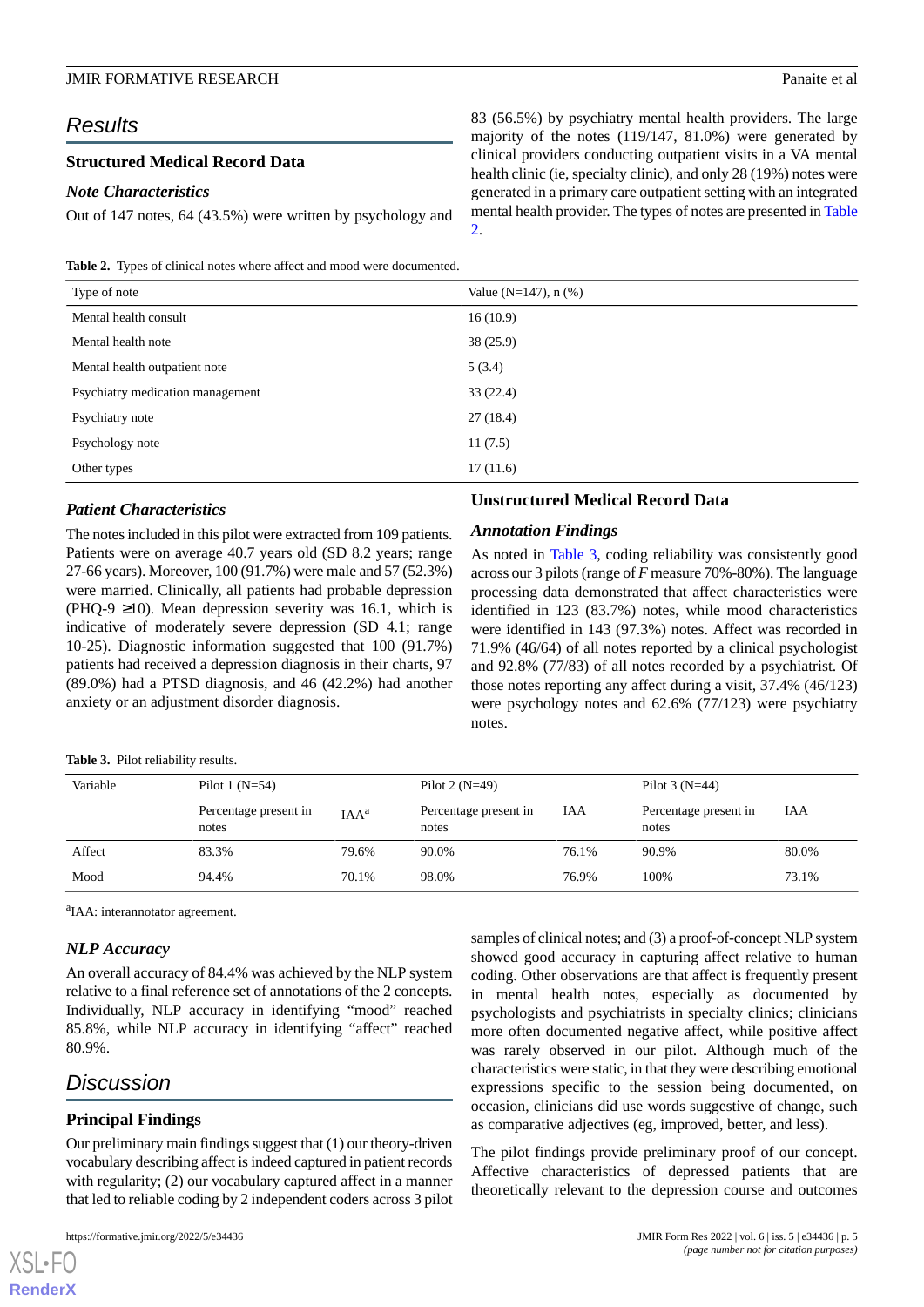are frequently reported and reliably identifiable in clinical notes. Our findings showed that clinicians regularly report on patient characteristics that are theoretically and empirically relevant to depression. Although this stored information is not readily accessible to use for outcome research or treatment planning purposes, it appeared to be reported frequently and in a manner that led to reliable coding. Finally, this initial pilot NLP effort showed that we will be able to reliably identify "mood" and "affect" in patients' medical records.

This work also provided preliminary evidence that affect is described in a variable yet consistent manner, which likely contributed to affect being reliably extracted. Our initial annotation scheme was developed by extracting affect characteristics gleaned from theory and empirical evidence. Both anecdotal accounts [[18](#page-7-10)] and theory of affective functioning in depression [\[3](#page-6-1),[4\]](#page-6-2) describe depressed persons reporting their experience of the world as undifferentiated, dull, and generally in a manner that is unresponsive or insensitive to changing contexts. Similarly, many of the patients captured in our pilot data were described as exhibiting "constricted affect, or tightly controlled, coming across as blunted." Conversely, few patient accounts could be described as labile. Lability of affect appeared more often related to anger, rather than uncontrollable fits of crying spells, for example. Although crying was the most often cited emotional behavior, it was often described as episodic, and the intensity was rarely recorded and mostly implied by therapists' use of words such as tearful versus crying spell. In future work, it will be important to evaluate whether signs and evidence of reactivity, even when temporary, are related to depression improvement. This work suggests that evidence of emotional reactivity to emotional stimuli is generally related to a more benign course of depression [[5\]](#page-6-3). Finally, positive affect, although theoretically [[26](#page-7-18)] and empirically [\[2](#page-6-6),[22](#page-7-14)] (meta-analyses showing larger effects for positive than negative affect in relation to depression) relevant to the depression state and course [[5\]](#page-6-3), was rarely recorded in clinical notes describing patient affect in the session.

The findings that only one-third of the notes documenting affect were written by a psychologist and only two-thirds of all psychologist-written notes documented affect were moderately surprising. This was in part because the gold standard therapy for depression, cognitive behavioral therapy, focuses on developing affective awareness as a major component of the early stages of the therapy. The capacity to distinguish among negative affects is instrumental in the successful deployment of appropriate affect regulation strategies [\[27](#page-7-19)]. The fact that psychologists do not always record affect may be important to monitor, especially for studies evaluating consistency in how patients present across clinicians who see patients within the same day. It may also be important to evaluate whether there are qualitative and quantitative differences in the manner that affect is being recorded by psychology and psychiatry notes. Although the high overall accuracy of our NLP tool was reassuring, future work on a larger corpus of notes should look at variability in accuracy based on note characteristics.

Furthermore, although our pilot work was limited in scope, the richness of language observed to be used in clinical notes suggests that tracking *change* will also be feasible on a larger

[XSL](http://www.w3.org/Style/XSL)•FO **[RenderX](http://www.renderx.com/)** scale. Relevant to capturing affective changes over time that may map onto depression progress and outcomes, we also observed in our annotations language that implied change. Specifically, clinicians used comparative adjectives, such as better and less, to describe observed affective change and record noticeable change from prior sessions. Comparative adjectives will be an important new class of annotations in the next step of this area of research, as they will help with tracking affective and mood changes over time, which are both important to understanding the depression course and possibly depression outcomes.

### **Implications of This Work for Understanding and Predicting Depression Outcomes**

There is a need for better affective theories that make predictions of the role of affect in the course and outcomes of depression, building on strong evidence showing the implication of affective changes in the course and outcomes of depression [\[5](#page-6-3)]. Across various measures of affect, both reduced positive affect and reduced state negative affect predicted a poor depression course. Based on prior work, greater affective responsiveness to sad [[21\]](#page-7-13) and amusing [[23\]](#page-7-15) laboratory stimuli predicted a more benign course of major depression. Conversely, lack of affective response predicted long-term heightened depression severity. For example, greater endorsement of positive, but not negative, words predicted depressive symptoms 9 months later [\[28](#page-7-20)], and people with depression exhibiting the lowest behavioral reactivity to an amusing film showed worse depression severity 1 year later [\[23](#page-7-15)]. Affective reactivity to daily life events was predictive of symptomatic change at 1 month after treatment [[29\]](#page-7-21). This body of work suggests that signs of positive and negative affect dysregulation are likely to be germane to the prediction of long-term outcomes in depression.

Finally, affective characteristics also appear to fluctuate with the depressed state and history, such that remitted depressed individuals look more like healthy controls than currently depressed individuals on various measures of affective reactivity (measured through physiological and behavioral measures) [[30,](#page-7-22)[31\]](#page-7-23). Prospective links between affect and depression outcomes make good sense within a functionalist perspective on affect [\[32](#page-7-24)], given that affect represents dynamic adjustments to environmental challenges and opportunities across time. Nevertheless, we do not yet know how observable affective characteristics within the context of naturalistic mental health visits are important in predicting the depression course in the context of mental health care. While other studies have demonstrated success using NLP to detect treatment-resistant depression [\[15](#page-7-7)], we propose that future work may build on our findings by specifically relating affect-related measures to depression outcomes in adults.

#### **Future Directions**

Despite research indicating the potential for improvements in depression outcomes, there is a dearth of research on outcome enhancement through the use of analytics tools. Using NLP to develop methods to reliably extract the routine documentation of affect by mental health care providers in clinical notes and structure it for use in health services research is a foundational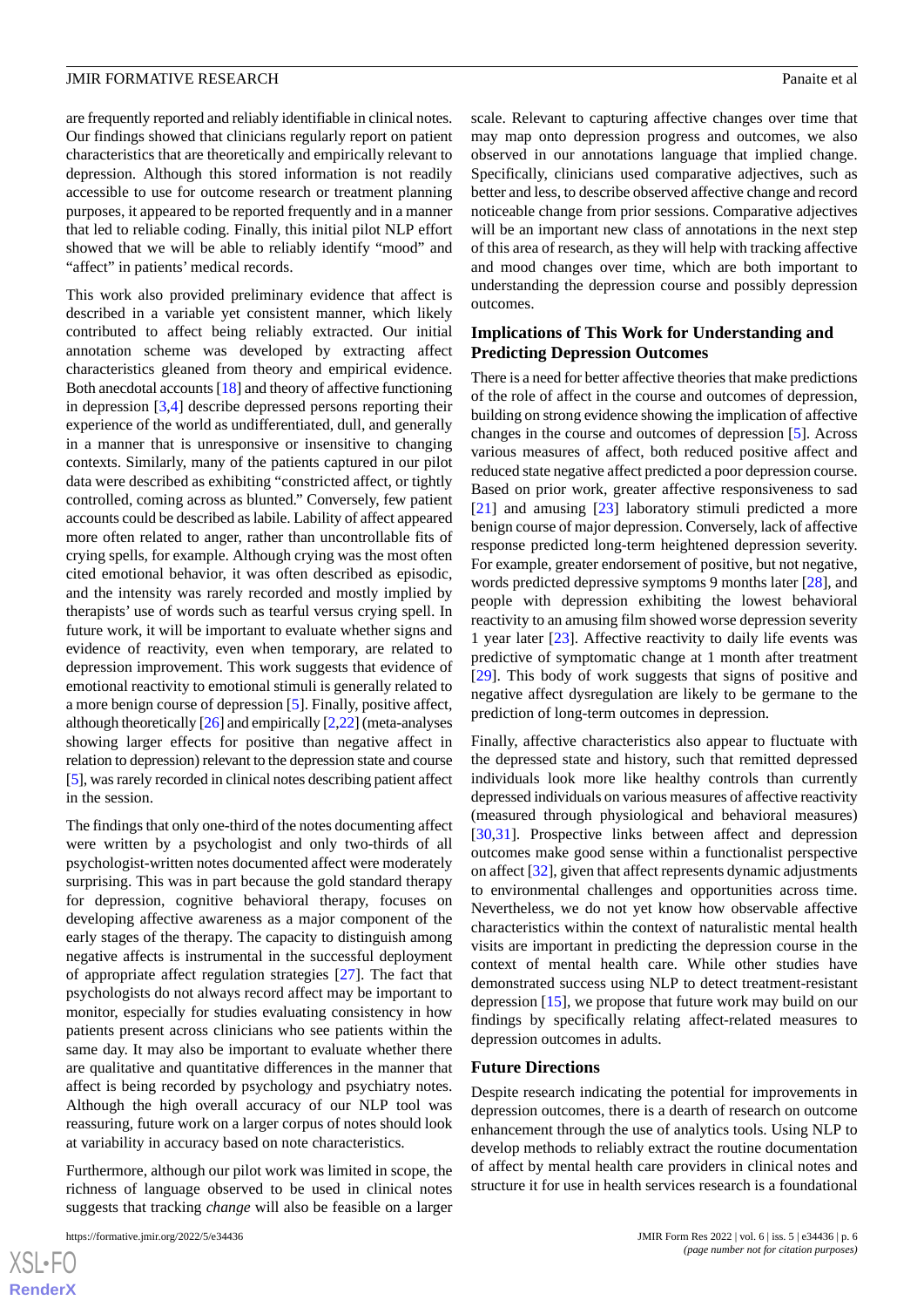step. We would like to offer the following suggestions for future research that could help this field move forward:

- 1. The development of NLP analysis that may predict depression outcomes is the ideal extension of this work. Hence, the evaluation of affect over time is a crucial next step. Specifically, the next meaningful question is as follows: Are we able to detect meaningful change in affect across sequential notes? Practically, is affect reported and recorded in a way that will translate to an observable and clinically meaningful change? Extraction of affect over time within the patient is key for this step. Based on the literature reviewed in this proof of concept and our pilot work, we believe this will be a fruitful endeavor.
- 2. Another necessary step entails validation of our "measure." Does our measure converge with measures we assume it intersects with, such as measures of depression symptoms,

well-being, and functioning? Such work not only would provide a preliminary validation for this clinical tool, but also may highlight potential discriminant validity.

- 3. To further validate this tool, collection of patient behaviors during clinical sessions and evaluation of the alignment or misalignment with provider coding of affect would initiate an evaluation of the pieces of information that providers account for when coding a patient's affective state during a session.
- 4. Ultimately, our work sets the preliminary steps to developing an NLP tool. Automating the extraction and interpretation of affective information from mental health session notes would provide a monitoring tool that could benefit patients and clinicians alike by highlighting clinically meaningful changes. This information could inform clinical decision-making.

### **Acknowledgments**

VP is supported by the Veterans Affairs's Health Services Research and Development Service (HSR&D) Career Development Award (1IK2HX002899-01A2).

### **Disclaimer**

The contents of this publication do not represent the views of the Department of Veterans Affairs or the United States Government.

### **Data Availability**

Data are not available to share due to Department of Veterans Affairs and ethical retractions; however, annotation instructions and vocabulary are available upon request.

### **Authors' Contributions**

VP designed the concept and study, and drafted the manuscript; ARD contributed to the development of the coding manual, served as a primary coder, and contributed to the organization and write-up of the manuscript; DF contributed to the development of the methodology, completed data analysis, and helped interpret the results; LB extracted the data and provided critical edits to methods; SLL and SKS helped with the organization of the manuscript and critical feedback on the manuscript. All authors approved the final manuscript before submission and publication.

### <span id="page-6-0"></span>**Conflicts of Interest**

None declared.

### <span id="page-6-6"></span>**References**

- <span id="page-6-1"></span>1. Dejonckheere E, Mestdagh M, Houben M, Rutten I, Sels L, Kuppens P, et al. Complex affect dynamics add limited information to the prediction of psychological well-being. Nat Hum Behav 2019 May 15;3(5):478-491. [doi: [10.1038/s41562-019-0555-0\]](http://dx.doi.org/10.1038/s41562-019-0555-0) [Medline: [30988484](http://www.ncbi.nlm.nih.gov/entrez/query.fcgi?cmd=Retrieve&db=PubMed&list_uids=30988484&dopt=Abstract)]
- <span id="page-6-3"></span><span id="page-6-2"></span>2. Houben M, Van Den Noortgate W, Kuppens P. The relation between short-term emotion dynamics and psychological well-being: A meta-analysis. Psychol Bull 2015 Jul;141(4):901-930. [doi: [10.1037/a0038822](http://dx.doi.org/10.1037/a0038822)] [Medline: [25822133\]](http://www.ncbi.nlm.nih.gov/entrez/query.fcgi?cmd=Retrieve&db=PubMed&list_uids=25822133&dopt=Abstract)
- <span id="page-6-4"></span>3. Rottenberg J. Emotions in Depression: What Do We Really Know? Annu Rev Clin Psychol 2017 May 08;13(1):241-263. [doi: [10.1146/annurev-clinpsy-032816-045252](http://dx.doi.org/10.1146/annurev-clinpsy-032816-045252)] [Medline: [28375721\]](http://www.ncbi.nlm.nih.gov/entrez/query.fcgi?cmd=Retrieve&db=PubMed&list_uids=28375721&dopt=Abstract)
- <span id="page-6-5"></span>4. Nesse RM. Is depression an adaptation? Arch Gen Psychiatry 2000 Jan 01;57(1):14-20. [doi: [10.1001/archpsyc.57.1.14\]](http://dx.doi.org/10.1001/archpsyc.57.1.14) [Medline: [10632228](http://www.ncbi.nlm.nih.gov/entrez/query.fcgi?cmd=Retrieve&db=PubMed&list_uids=10632228&dopt=Abstract)]
- 5. Morris B, Bylsma L, Rottenberg J. Does emotion predict the course of major depressive disorder? A review of prospective studies. Br J Clin Psychol 2009 Sep;48(Pt 3):255-273. [doi: [10.1348/014466508X396549\]](http://dx.doi.org/10.1348/014466508X396549) [Medline: [19187578\]](http://www.ncbi.nlm.nih.gov/entrez/query.fcgi?cmd=Retrieve&db=PubMed&list_uids=19187578&dopt=Abstract)
- 6. Bylsma LM, Mauss IB, Rottenberg J. Is the Divide a Chasm?: Bridging Affective Science with Clinical Practice. J Psychopathol Behav Assess 2016 Mar 2;38(1):42-47 [[FREE Full text\]](http://europepmc.org/abstract/MED/27524858) [doi: [10.1007/s10862-015-9525-7](http://dx.doi.org/10.1007/s10862-015-9525-7)] [Medline: [27524858](http://www.ncbi.nlm.nih.gov/entrez/query.fcgi?cmd=Retrieve&db=PubMed&list_uids=27524858&dopt=Abstract)]
- 7. Gelenberg A, Freeman M, Markowitz J, Rosenbaum J, Thase M, Trivedi M, et al. Practice Guideline for the Treatment of Patients with Major Depressive Disorder, Third Edition. Psychiatry Online. 2010. URL: [https://psychiatryonline.org/pb/](https://psychiatryonline.org/pb/assets/raw/sitewide/practice_guidelines/guidelines/mdd.pdf) [assets/raw/sitewide/practice\\_guidelines/guidelines/mdd.pdf](https://psychiatryonline.org/pb/assets/raw/sitewide/practice_guidelines/guidelines/mdd.pdf) [accessed 2022-03-16]

[XSL](http://www.w3.org/Style/XSL)•FO **[RenderX](http://www.renderx.com/)**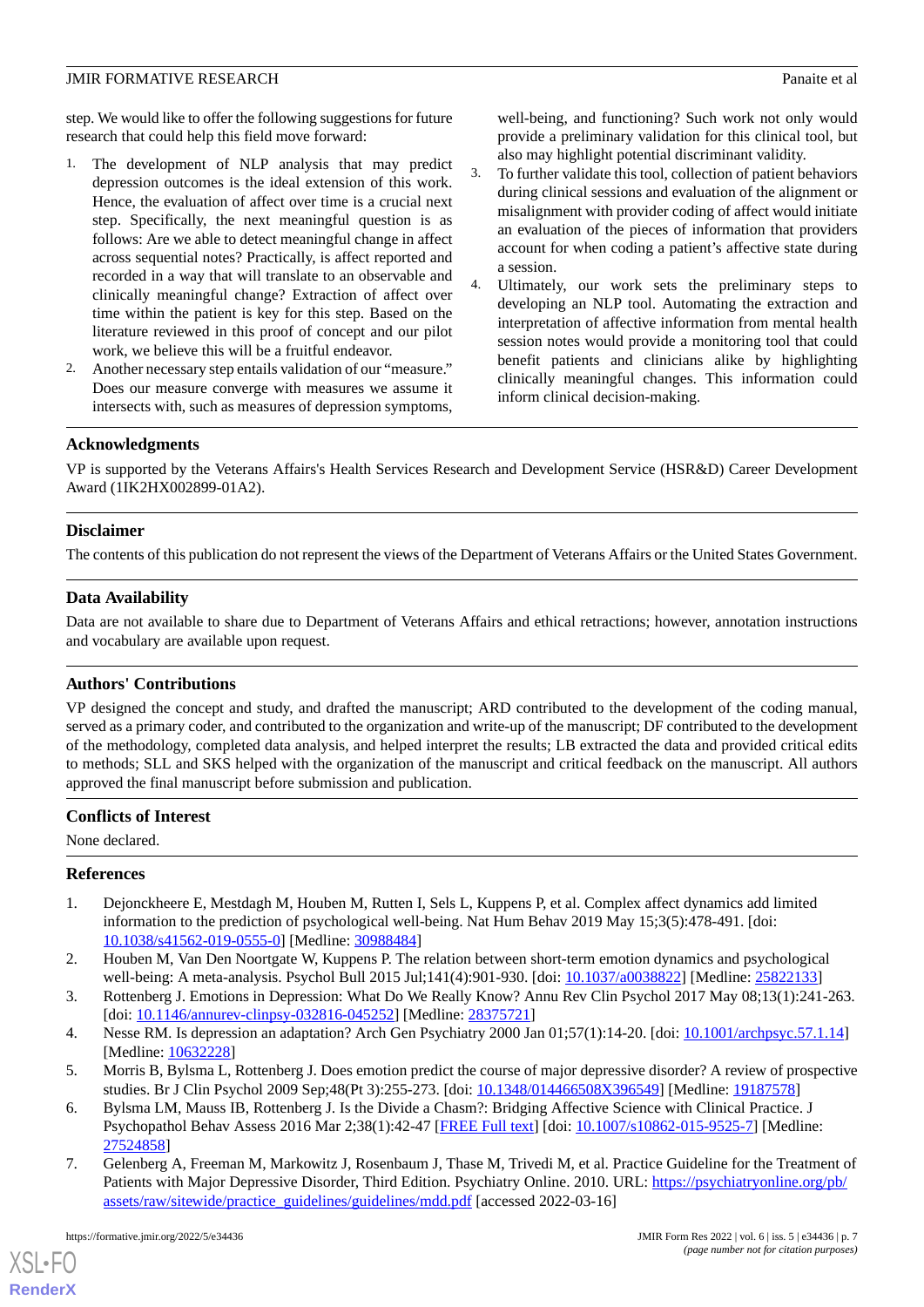### **JMIR FORMATIVE RESEARCH Panaite et al. Panaite et al. Panaite et al. Panaite et al. Panaite et al. Panaite et al. Panaite et al. Panaite et al. Panaite et al. Panaite et al. Panaite et al. Panaite**

- <span id="page-7-0"></span>8. Zimmerman M, McGlinchey JB, Posternak MA, Friedman M, Attiullah N, Boerescu D. How should remission from depression be defined? The depressed patient's perspective. Am J Psychiatry 2006 Jan;163(1):148-150. [doi: [10.1176/appi.ajp.163.1.148](http://dx.doi.org/10.1176/appi.ajp.163.1.148)] [Medline: [16390903](http://www.ncbi.nlm.nih.gov/entrez/query.fcgi?cmd=Retrieve&db=PubMed&list_uids=16390903&dopt=Abstract)]
- <span id="page-7-2"></span><span id="page-7-1"></span>9. Carbonell J, Hayes P. Robust Parsing Using Multiple Construction-Specific Strategies. In: Bolc L, editor. Natural Language Parsing Systems. Symbolic Computation (Artificial Intelligence). Berlin, Heidelberg: Springer; 1987:1-32.
- 10. Yang X, Zhang H, He X, Bian J, Wu Y. Extracting Family History of Patients From Clinical Narratives: Exploring an End-to-End Solution With Deep Learning Models. JMIR Med Inform 2020 Dec 15;8(12):e22982 [\[FREE Full text\]](https://medinform.jmir.org/2020/12/e22982/) [doi: [10.2196/22982\]](http://dx.doi.org/10.2196/22982) [Medline: [33320104\]](http://www.ncbi.nlm.nih.gov/entrez/query.fcgi?cmd=Retrieve&db=PubMed&list_uids=33320104&dopt=Abstract)
- <span id="page-7-4"></span><span id="page-7-3"></span>11. Spackman K, Campbell K, Côté RA. SNOMED RT: a reference terminology for health care. Proc AMIA Annu Fall Symp 1997:640-644 [\[FREE Full text\]](http://europepmc.org/abstract/MED/9357704) [Medline: [9357704\]](http://www.ncbi.nlm.nih.gov/entrez/query.fcgi?cmd=Retrieve&db=PubMed&list_uids=9357704&dopt=Abstract)
- <span id="page-7-5"></span>12. Pakhomov S, Bjornsen S, Hanson P, Smith S. Quality performance measurement using the text of electronic medical records. Med Decis Making 2008;28(4):462-470. [doi: [10.1177/0272989X08315253\]](http://dx.doi.org/10.1177/0272989X08315253) [Medline: [18480037](http://www.ncbi.nlm.nih.gov/entrez/query.fcgi?cmd=Retrieve&db=PubMed&list_uids=18480037&dopt=Abstract)]
- <span id="page-7-6"></span>13. Rao RB, Krishnan S, Niculescu RS. Data mining for improved cardiac care. SIGKDD Explor. Newsl 2006 Jun;8(1):3-10. [doi: [10.1145/1147234.1147236\]](http://dx.doi.org/10.1145/1147234.1147236)
- <span id="page-7-7"></span>14. Fernandes M, Sun H, Jain A, Alabsi HS, Brenner LN, Ye E, et al. Classification of the Disposition of Patients Hospitalized with COVID-19: Reading Discharge Summaries Using Natural Language Processing. JMIR Med Inform 2021 Feb 10;9(2):e25457 [\[FREE Full text](https://medinform.jmir.org/2021/2/e25457/)] [doi: [10.2196/25457\]](http://dx.doi.org/10.2196/25457) [Medline: [33449908\]](http://www.ncbi.nlm.nih.gov/entrez/query.fcgi?cmd=Retrieve&db=PubMed&list_uids=33449908&dopt=Abstract)
- <span id="page-7-8"></span>15. Perlis RH, Iosifescu DV, Castro VM, Murphy SN, Gainer VS, Minnier J, et al. Using electronic medical records to enable large-scale studies in psychiatry: treatment resistant depression as a model. Psychol Med 2012 Jan;42(1):41-50 [\[FREE Full](http://europepmc.org/abstract/MED/21682950) [text](http://europepmc.org/abstract/MED/21682950)] [doi: [10.1017/S0033291711000997](http://dx.doi.org/10.1017/S0033291711000997)] [Medline: [21682950](http://www.ncbi.nlm.nih.gov/entrez/query.fcgi?cmd=Retrieve&db=PubMed&list_uids=21682950&dopt=Abstract)]
- <span id="page-7-10"></span><span id="page-7-9"></span>16. Diagnostic and Statistical Manual of Mental Disorders, Fifth Edition. Washington, DC, USA: American Psychiatric Association; 2013.
- <span id="page-7-11"></span>17. Watson D. Mood and Temperament. New York, NY, USA: Guilford Press; 2000.
- 18. Jackson S. Melancholia & Depression From Hippocratic Times to Modern Times. New Haven, CT, USA: Yale University Press; 1986.
- <span id="page-7-13"></span><span id="page-7-12"></span>19. Starkstein SE, Petracca G, Tesón A, Chemerinski E, Merello M, Migliorelli R, et al. Catatonia in depression: prevalence, clinical correlates, and validation of a scale. J Neurol Neurosurg Psychiatry 1996 Mar 01;60(3):326-332 [\[FREE Full text\]](https://jnnp.bmj.com/lookup/pmidlookup?view=long&pmid=8609512) [doi: [10.1136/jnnp.60.3.326](http://dx.doi.org/10.1136/jnnp.60.3.326)] [Medline: [8609512](http://www.ncbi.nlm.nih.gov/entrez/query.fcgi?cmd=Retrieve&db=PubMed&list_uids=8609512&dopt=Abstract)]
- <span id="page-7-14"></span>20. Kashdan TB, Rottenberg J. Psychological flexibility as a fundamental aspect of health. Clin Psychol Rev 2010 Nov;30(7):865-878 [[FREE Full text](http://europepmc.org/abstract/MED/21151705)] [doi: [10.1016/j.cpr.2010.03.001\]](http://dx.doi.org/10.1016/j.cpr.2010.03.001) [Medline: [21151705\]](http://www.ncbi.nlm.nih.gov/entrez/query.fcgi?cmd=Retrieve&db=PubMed&list_uids=21151705&dopt=Abstract)
- <span id="page-7-15"></span>21. Rottenberg J. Mood and Emotion in Major Depression. Curr Dir Psychol Sci 2016 Jun 23;14(3):167-170. [doi: [10.1111/j.0963-7214.2005.00354.x\]](http://dx.doi.org/10.1111/j.0963-7214.2005.00354.x)
- <span id="page-7-16"></span>22. Bylsma LM, Morris BH, Rottenberg J. A meta-analysis of emotional reactivity in major depressive disorder. Clin Psychol Rev 2008 Apr;28(4):676-691. [doi: [10.1016/j.cpr.2007.10.001](http://dx.doi.org/10.1016/j.cpr.2007.10.001)] [Medline: [18006196\]](http://www.ncbi.nlm.nih.gov/entrez/query.fcgi?cmd=Retrieve&db=PubMed&list_uids=18006196&dopt=Abstract)
- <span id="page-7-17"></span>23. Rottenberg J, Kasch KL, Gross JJ, Gotlib IH. Sadness and amusement reactivity differentially predict concurrent and prospective functioning in major depressive disorder. Emotion 2002 Jun;2(2):135-146. [doi: [10.1037/1528-3542.2.2.135](http://dx.doi.org/10.1037/1528-3542.2.2.135)] [Medline: [12899187](http://www.ncbi.nlm.nih.gov/entrez/query.fcgi?cmd=Retrieve&db=PubMed&list_uids=12899187&dopt=Abstract)]
- <span id="page-7-18"></span>24. Berndt DJ, McCart JA, Finch DK, Luther SL. A Case Study of Data Quality in Text Mining Clinical Progress Notes. ACM Trans. Manage. Inf. Syst 2015 Apr 03;6(1):1-21. [doi: [10.1145/2669368](http://dx.doi.org/10.1145/2669368)]
- <span id="page-7-20"></span><span id="page-7-19"></span>25. Scherer KR. Emotion as a Multicomponent Process: A Model and Some Cross-Cultural Data. In: Review of Personality & Social Psychology. Beverly Hills, CA: Sage; 1984:37-63.
- 26. Watson D, Clark LA, Carey G. Positive and negative affectivity and their relation to anxiety and depressive disorders. J Abnorm Psychol 1988 Aug;97(3):346-353. [doi: [10.1037//0021-843x.97.3.346](http://dx.doi.org/10.1037//0021-843x.97.3.346)] [Medline: [3192830\]](http://www.ncbi.nlm.nih.gov/entrez/query.fcgi?cmd=Retrieve&db=PubMed&list_uids=3192830&dopt=Abstract)
- <span id="page-7-21"></span>27. Barrett L, Gross J. Emotional intelligence: A process model of emotion representation and regulation. Affective Science. URL: <https://www.affective-science.org/pubs/2001/FBGross2001.pdf> [accessed 2022-03-16]
- <span id="page-7-22"></span>28. Johnson SL, Joormann J, Gotlib IH. Does processing of emotional stimuli predict symptomatic improvement and diagnostic recovery from major depression? Emotion 2007 Feb;7(1):201-206 [\[FREE Full text](http://europepmc.org/abstract/MED/17352575)] [doi: [10.1037/1528-3542.7.1.201\]](http://dx.doi.org/10.1037/1528-3542.7.1.201) [Medline: [17352575](http://www.ncbi.nlm.nih.gov/entrez/query.fcgi?cmd=Retrieve&db=PubMed&list_uids=17352575&dopt=Abstract)]
- <span id="page-7-23"></span>29. Peeters F, Berkhof J, Rottenberg J, Nicolson NA. Ambulatory emotional reactivity to negative daily life events predicts remission from major depressive disorder. Behav Res Ther 2010 Aug;48(8):754-760. [doi: [10.1016/j.brat.2010.04.008](http://dx.doi.org/10.1016/j.brat.2010.04.008)] [Medline: [20537317](http://www.ncbi.nlm.nih.gov/entrez/query.fcgi?cmd=Retrieve&db=PubMed&list_uids=20537317&dopt=Abstract)]
- <span id="page-7-24"></span>30. Bylsma L, Salomon K, Taylor-Clift A, Morris B, Rottenberg J. Respiratory sinus arrhythmia reactivity in current and remitted major depressive disorder. Psychosom Med 2014 Jan;76(1):66-73 [[FREE Full text](http://europepmc.org/abstract/MED/24367127)] [doi: [10.1097/PSY.0000000000000019](http://dx.doi.org/10.1097/PSY.0000000000000019)] [Medline: [24367127](http://www.ncbi.nlm.nih.gov/entrez/query.fcgi?cmd=Retrieve&db=PubMed&list_uids=24367127&dopt=Abstract)]
- 31. Salomon K, Bylsma LM, White KE, Panaite V, Rottenberg J. Is blunted cardiovascular reactivity in depression mood-state dependent? A comparison of major depressive disorder remitted depression and healthy controls. Int J Psychophysiol 2013 Oct;90(1):50-57 [\[FREE Full text\]](http://europepmc.org/abstract/MED/23756147) [doi: [10.1016/j.ijpsycho.2013.05.018\]](http://dx.doi.org/10.1016/j.ijpsycho.2013.05.018) [Medline: [23756147\]](http://www.ncbi.nlm.nih.gov/entrez/query.fcgi?cmd=Retrieve&db=PubMed&list_uids=23756147&dopt=Abstract)
- 32. Keltner D, Gross JJ. Functional Accounts of Emotions. Cognition & Emotion 1999 Sep;13(5):467-480. [doi: [10.1080/026999399379140\]](http://dx.doi.org/10.1080/026999399379140)

[XSL](http://www.w3.org/Style/XSL)•FO **[RenderX](http://www.renderx.com/)**